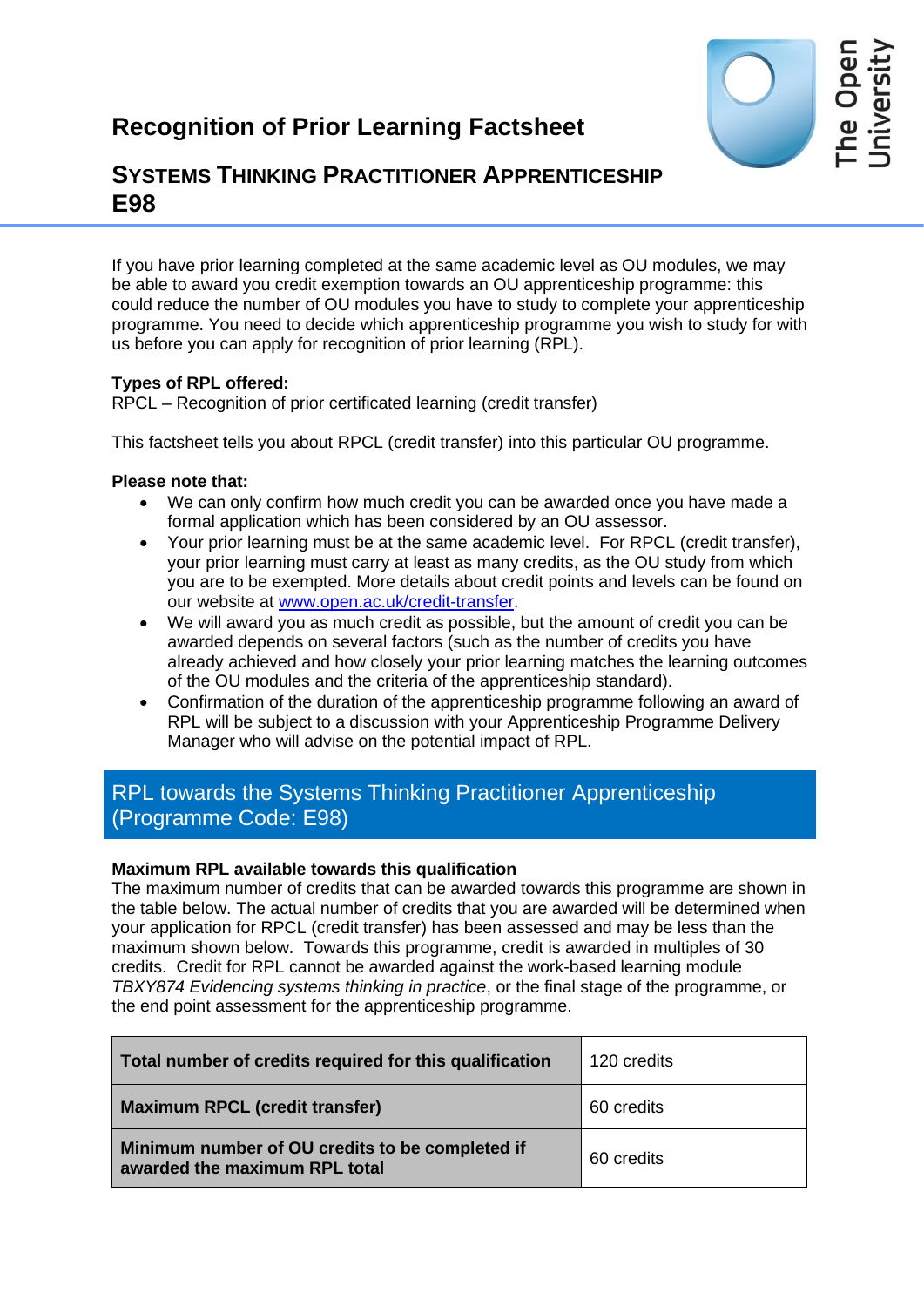### **Age of prior learning**

For this programme we can consider the following:

RPCL (credit transfer) – prior learning completed up to 5 years ago

We will calculate the age of your prior learning using the date we receive your completed application with all required supporting evidence.

#### **Prior Learning for which you could be awarded RPCL (credit transfer)**

You can apply for RPCL (credit transfer) towards this OU programme if you have any of the eligible prior learning shown on our website [www.open.ac.uk/credit-transfer.](http://www.open.ac.uk/credit-transfer) When we assess your application, we will look at how similar your prior learning is to the OU modules in this programme.

How much credit you are awarded is likely to depend in part on how closely the subjects of your prior learning match the learning outcomes of the OU modules and the criteria of the apprenticeship standard. If your prior learning is in an unrelated subject area, we will not be able to award you RPCL (credit transfer) towards this programme. To read about the subjects covered in this programme visit the [programme description.](https://info1.open.ac.uk/STPA-resources)

#### **What do I need to provide with my application?**

Every application for RPCL (credit transfer) must be supported by official evidence, usually in the form of an academic transcript and/or a certificate. Please see the application form for more information about the evidence you will need to provide.

You will also need to provide syllabus information/learning outcomes so that the academic expert can map how closely your prior learning matches that of the OU modules in the programme. Your academic transcript will provide a list of the modules or units you have completed, but syllabus information provides a detailed description of the content of each of those modules, often about a paragraph per module/unit. If you do not provide syllabus information, we will be unable to assess your application.

#### **How to apply?**

To apply for RPCL (credit transfer) you will need to download the Credit Transfer (RPCL) form from the Apprenticeship Application Portal, complete it, sign it, and upload it with your official evidence as outlined above.

## Unique study

For each OU programme, you must include an amount of OU study that is unique to that particular programme (credit from study completed at the OU which has not previously been counted towards another OU programme). Full details are given in the Regulations section of the [programme description.](https://info1.open.ac.uk/STPA-resources)

## Further information

You should read this RPL factsheet in conjunction with the [programme description](https://info1.open.ac.uk/STPA-resources) which

- o contains the regulations specific to this OU programme
- $\circ$  gives information on the structure of your chosen OU programme